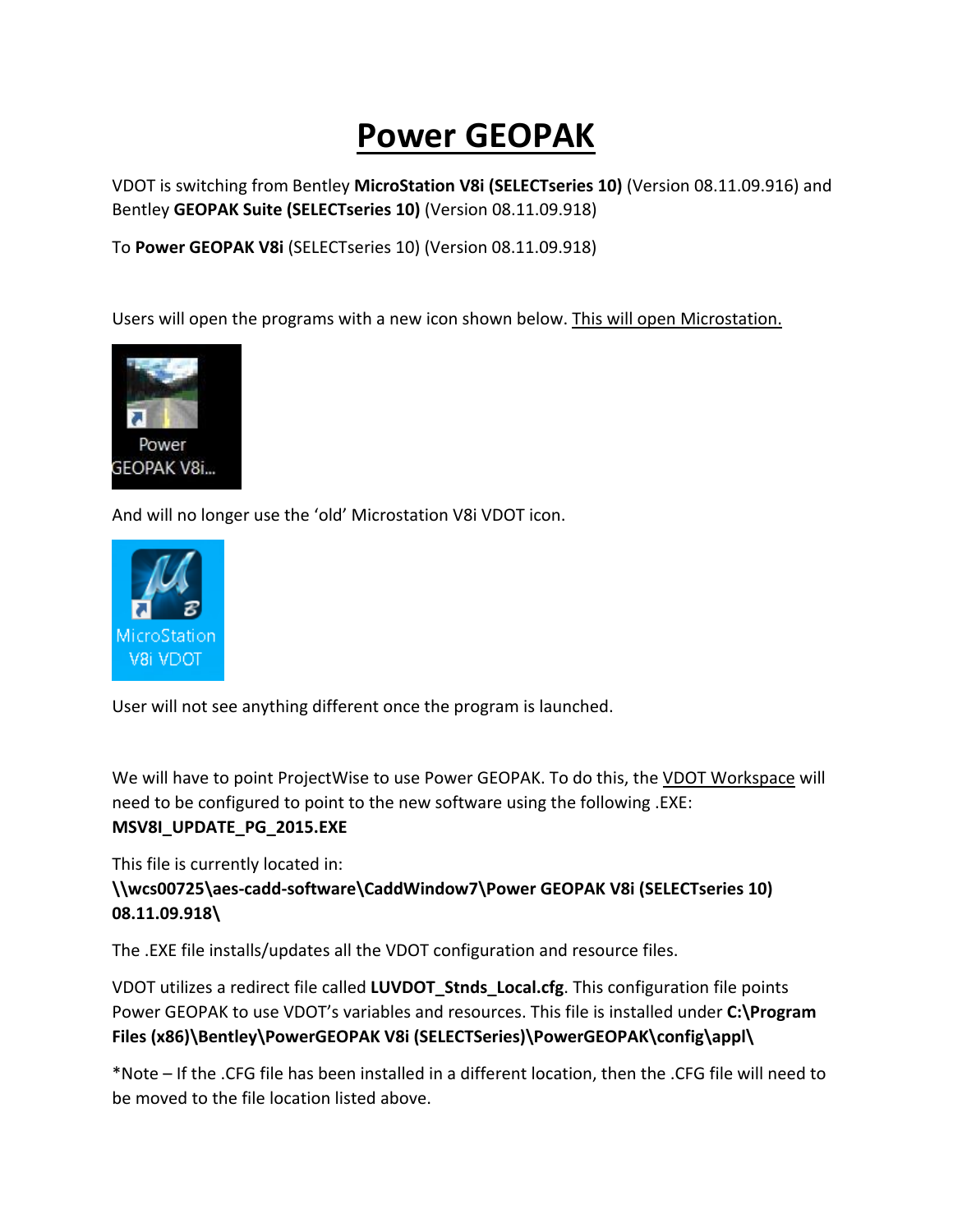**\*NOTE**: If a different workspace needs to be used the **LUVDOT\_Stnds\_Local.cfg** file can have the extension renamed or removed so that Power GEOPAK will run the default Bentley setup or different workspace if necessary.

The VDOT configurations and resources are installed by default to the PC and can be found in the **C:\proj\supv8i2015\** folder.

**\*NOTE**: If you are using a server to store the configuration and resource files then the **LUVDOT\_Stnds\_Local.cfg** will need to reflect the location. The path statement will need to be corrected to point to the configuration and resource files server location.

**Examples:**

```
#======================================================================
# Define primary VDOT network workspace search path
#----------------------------------------------------------------------
_VDOT_NETWORK_PATH_PRIMARY = //wap02298/proj/supv8i2015/ \leftarrow Server location of resources
#_VDOT_USER_PATH_PRIMARY = c:/proj/users/ \leftarrow Local hard drive location path
#======================================================================
```
The **supv8i2015** folder contains the following items:

- All cfg's, ucf's, and pcf's for variables and plotting.
- dgnlib's for the GUI, levels, element templates, features, civil cells, and settings
- VDOT cells, line styles, fonts, vba's, macro's, seed files, color tables, pen tables, GEOPAK ddb, template library, label library, and standards files.